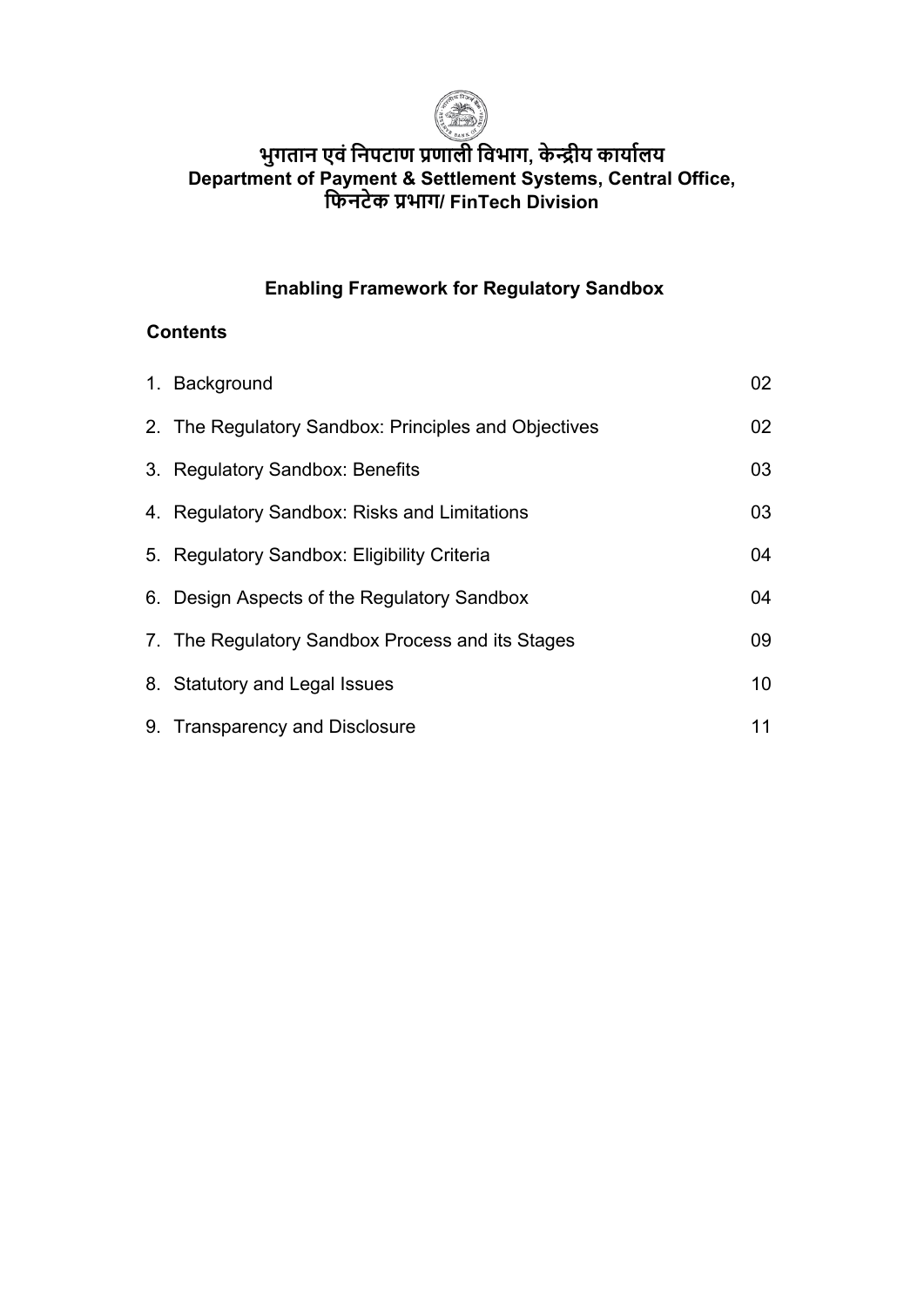### **1. Background**

1.1 The Reserve Bank of India (RBI) set up an inter-regulatory Working Group (WG) in [July 2016](https://www.rbi.org.in/Scripts/BS_PressReleaseDisplay.aspx?prid=37493) to look into and report on the granular aspects of FinTech and its implications so as to review the regulatory framework and respond to the dynamics of the rapidly evolving FinTech scenario. The report of the WG was released on [February](https://www.rbi.org.in/Scripts/BS_PressReleaseDisplay.aspx?prid=43097)  [08, 2018,](https://www.rbi.org.in/Scripts/BS_PressReleaseDisplay.aspx?prid=43097) for public comments. One of the key recommendations of the WG was to introduce an appropriate framework for a Regulatory Sandbox (RS) within a welldefined space and duration where the financial sector regulator will provide the requisite regulatory guidance, so as to increase efficiency, manage risks and create new opportunities for consumers.

1.2 Accordingly, a comprehensive framework highlighting the clear principles and role of the proposed RS including the reasons for setting up the RS and the expectations of the RBI, are detailed hereunder.

### **2. The Regulatory Sandbox: Principles and Objectives**

#### **2.1 The Regulatory Sandbox**

RS usually refers to live testing of new products or services in a controlled/test regulatory environment for which regulators may (or may not) permit certain regulatory relaxations for the limited purpose of the testing. The RS allows the regulator, the innovators, the financial service providers (as potential deployers of the technology) and the customers (as final users) to conduct field tests to collect evidence on the benefits and risks of new financial innovations, while carefully monitoring and containing their risks. It can provide a structured avenue for the regulator to engage with the ecosystem and to develop innovation-enabling or innovation-responsive regulations that facilitate delivery of relevant, low-cost financial products. The RS is an important tool which enables more dynamic, evidence-based regulatory environments which learn from, and evolve with, emerging technologies.

#### **2.2 Objectives**

The objective of the RS is to foster responsible innovation in financial services, promote efficiency and bring benefit to consumers.

The RS is, at its core, a formal regulatory programme for market participants to test new products, services or business models with customers in a live environment, subject to certain safeguards and oversight. The proposed financial service to be launched under the RS should include new or emerging technology, or use of existing technology in an innovative way and should address a problem and bring benefits to consumers.

2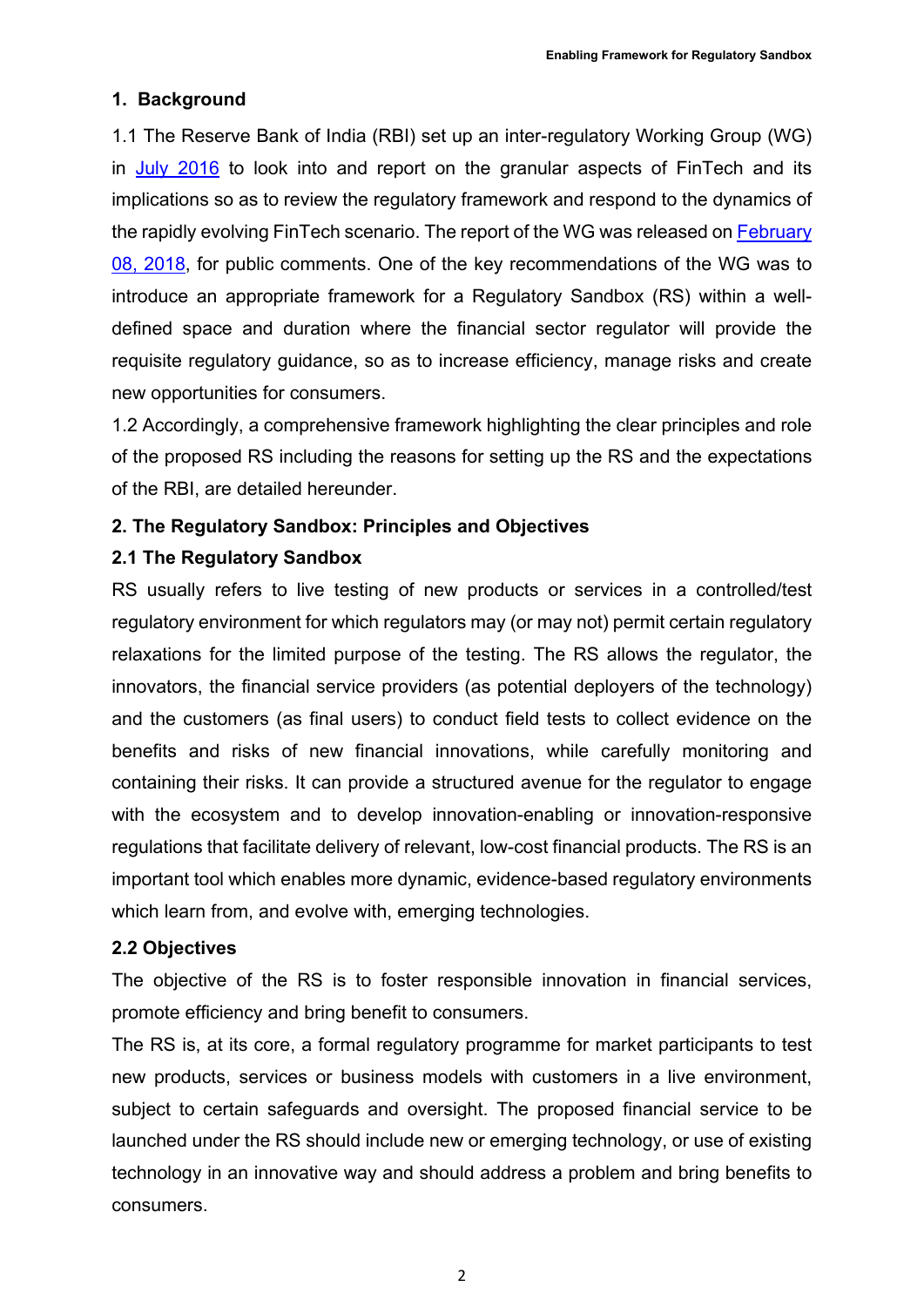### **3. Regulatory Sandbox: Benefits**

The setting up of an RS can bring several benefits, some of which are significant and are delineated below:

3.1 First and foremost, the RS fosters 'learning by doing' on all sides. Regulators obtain first-hand empirical evidence on the benefits and risks of emerging technologies and their implications, enabling them to take a considered view on the regulatory changes or new regulations that may be needed to support useful innovation, while containing the attendant risks. Incumbent financial service providers, including banks, also improve their understanding of how new financial technologies might work, which helps them to appropriately integrate such new technologies with their business plans. Innovators and FinTech companies can improve their understanding of regulations that govern their offerings and shape their products accordingly. Finally, feedback from customers, as end users, educates both the regulator and the innovator as to what costs and benefits might accrue to customers from these innovations.

3.2 Second, users of an RS can test the product's viability without the need for a larger and more expensive roll-out, if the product appears to have the potential to be successful. If any concerns arise, during the sandbox period, appropriate modifications can be made before the product is launched in the broader market.

3.3 Third, FinTechs provide solutions that can further financial inclusion in a significant way. The RS can go a long way in not only improving the pace of innovation and technology absorption but also in financial inclusion and in improving financial reach. Areas that can potentially get a thrust from the RS include microfinance, innovative small savings, remittances, mobile banking and other digital payments.

3.4 Fourth, by providing a structured and institutionalized environment for evidencebased regulatory decision-making, the dependence of the regulator on industry/stakeholder consultations only is correspondingly reduced.

3.5 Fifth, the RS could lead to better outcomes for consumers through an increased range of products and services, reduced costs and improved access to financial services.

#### **4. Regulatory Sandbox: Risks and Limitations**

4.1 Innovators may lose some flexibility and time in going through the sandbox process. However, running the RS in a time-bound manner at each stage can mitigate this risk.

3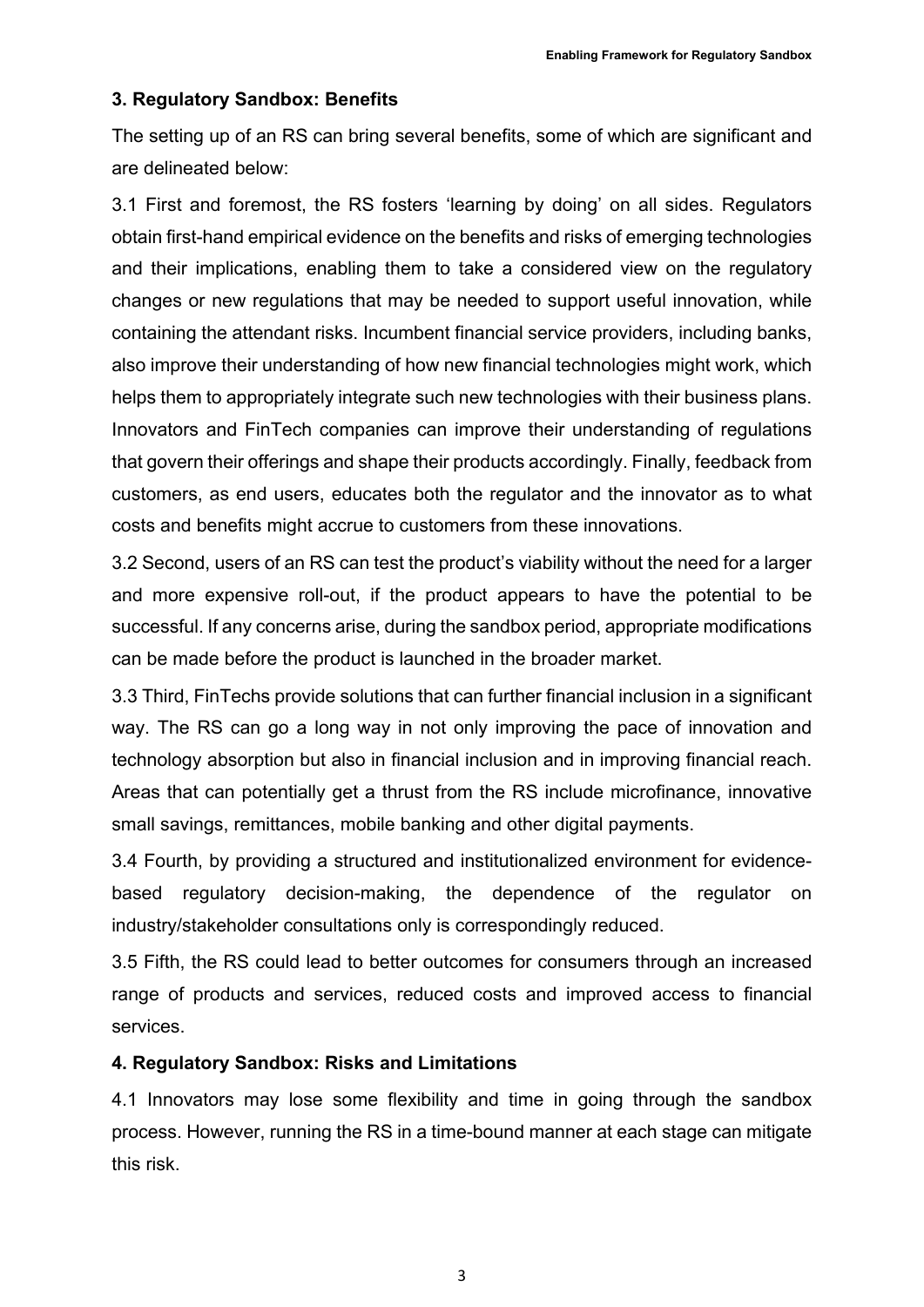4.2 Case-by-case bespoke authorizations and regulatory relaxations can involve time and discretional judgements. This risk may be addressed by handling applications in a transparent manner and following well-defined principles in decision-making.

4.3 The RBI or its RS cannot provide any legal waivers.

4.4 Post-sandbox testing, a successful experimenter may still require regulatory approvals before the product/services/technology can be permitted for wider application.

4.5 There is potential for some legal issues coming up, such as those relating to consumer losses in case of failed experimentation. Such instances may not have much legal ground if the RS framework and processes are transparent and have clear entry and exit criteria. Upfront clarity that liability for customer or business risks shall devolve on the entity entering the RS will be important in this context.

## **5. Regulatory Sandbox: Eligibility Criteria**

The target applicants for entry to the RS, are FinTech companies including start-ups, banks, financial institutions, any other company, Limited Liability Partnership (LLP) and partnership firms, partnering with or providing support to financial services businesses, subject to the sandbox criteria laid down in these guidelines.

The focus of the RS will be to encourage innovations intended for use in the Indian market in areas where:

- i. there is absence of governing regulations;
- ii. there is a need to temporarily ease regulations for enabling the proposed innovation;
- iii. the proposed innovation shows promise of easing/effecting delivery of financial services in a significant way.

## **6. Design Aspects of the Regulatory Sandbox**

The RBI shall consider the following key design features for the RS:

## **6.1.1 Regulatory Sandbox Cohorts**

The RS may run a few cohorts (end-to-end sandbox process), with a limited number of entities in each cohort testing their products during a stipulated period. The RS shall be based on thematic cohorts focussing on financial inclusion, payments and lending, digital KYC, etc. The cohorts may run for varying time periods but should ordinarily be completed within seven months.

## **6.1.2 'On Tap' Application**

In order to ensure continuous innovation in the closed themes, the RS may also accept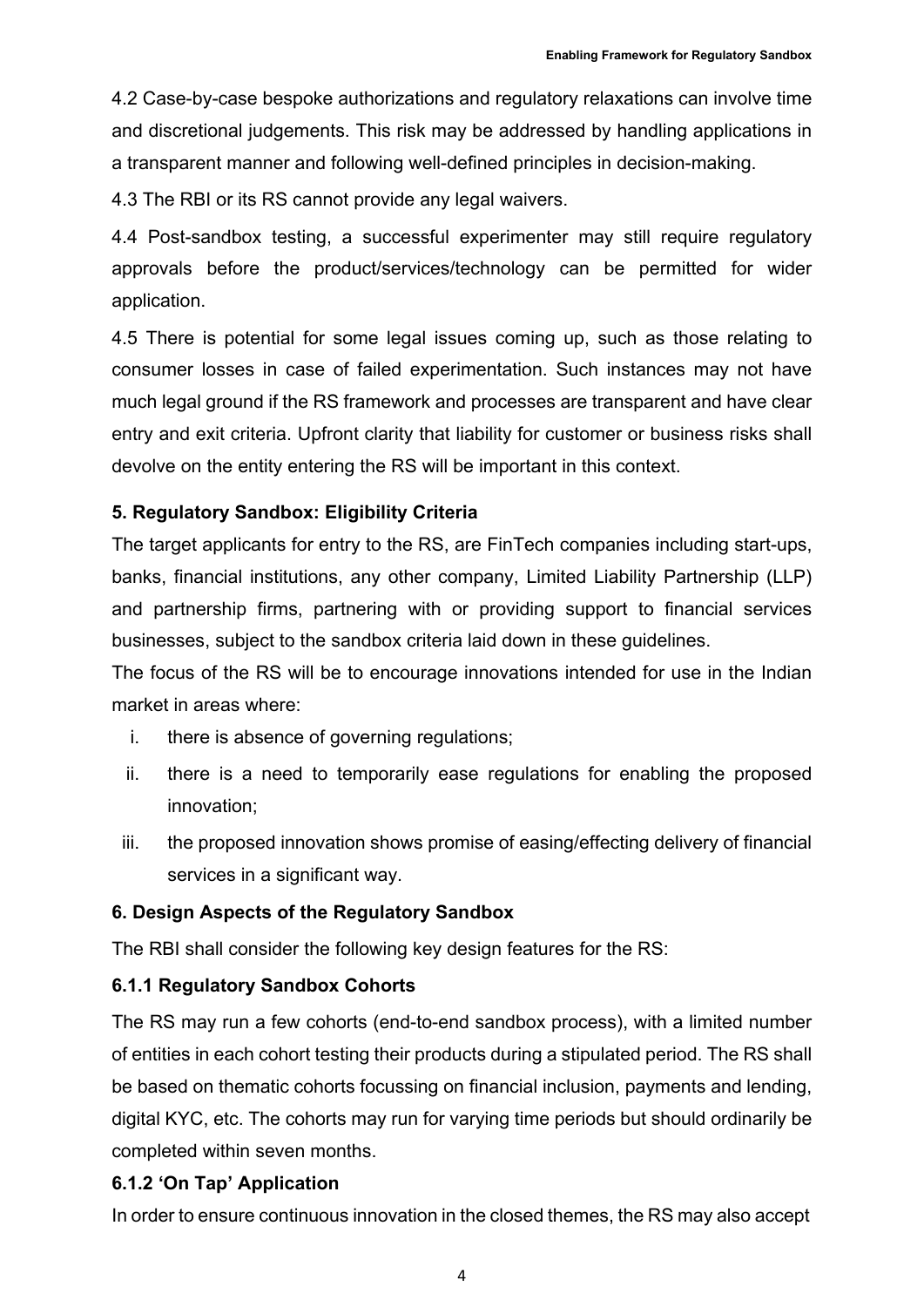'On Tap' applications for otherwise closed themes. The details of the themes open for 'On Tap' application shall be communicated through the Reserve Bank website. All the terms and conditions for participation in 'On Tap' facility will be same as those applicable under the RS.

# **6.1.3 Product/Services/Technology under RS**

An indicative list of innovative products/services/technology which could be considered for testing under RS is given below.

### **6.1.3.1 Innovative Products/Services**

- Retail payments
- Money transfer services
- Marketplace lending
- Digital KYC and Digital identification services
- Financial advisory and Wealth management services
- Smart contracts
- Financial inclusion products
- Cyber security products
- RegTech and SupTech

## **6.1.3.2 Innovative Technology**

- Mobile technology applications (payments, digital identity, etc.)
- Data Analytics
- Application Program Interface (APIs) services
- Applications under block chain technologies
- Artificial Intelligence and Machine Learning applications

## **6.2 Regulatory Requirements/Relaxations for Applicant**

The RBI may consider relaxing, if warranted, some of the regulatory requirements for applicants for the duration of the RS on a case-to-case basis. A few of the examples of regulatory relaxation which may be granted are given below:

- Liquidity requirements
- Board composition
- Management experience
- Financial soundness
- Track record

However, the requirements that shall mandatorily be complied with by the applicants

are given below:

- Customer privacy and data protection
- Secure storage of and access to payment data of stakeholders
- Local Data storage
- Security of transactions
- KYC/AML/CFT requirements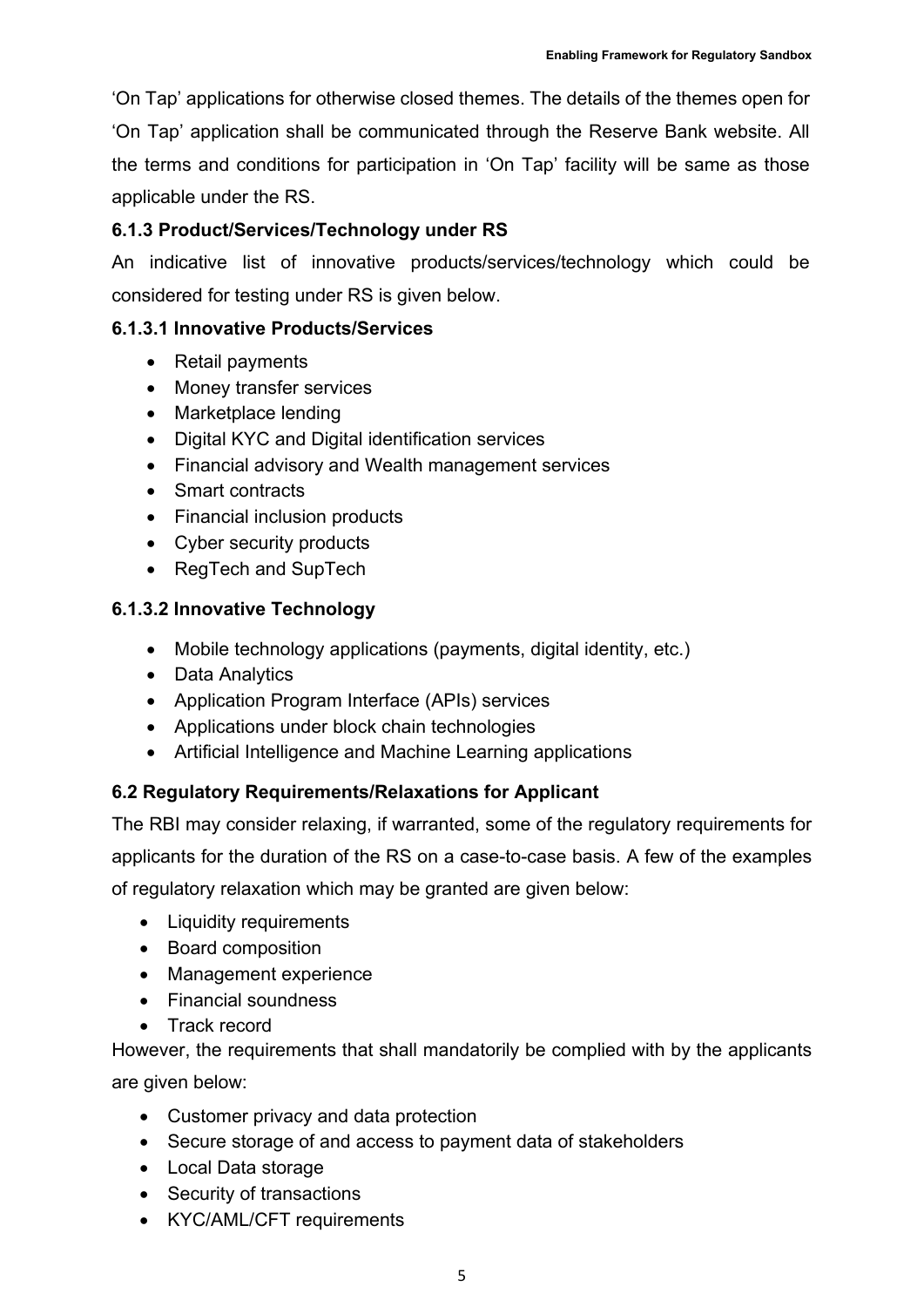• Statutory restrictions

# **6.3 Exclusion from Sandbox Testing**

The entities may not be suitable for the RS if the proposed financial service is similar to those that are already being offered in India unless the applicants can show that either a different technology is being gainfully applied or the same technology is being applied in a more efficient and effective manner.

An indicative negative list of products/services/technology which may not be accepted for testing is given below.

- Credit registry
- Credit information
- Crypto currency/Crypto assets services
- Trading/investing/settling in crypto assets
- Initial Coin Offerings, etc.
- Chain marketing services
- Any product/services which have been banned by the regulators/Government of India.

## **6.4 Number of FinTech Entities to be part of a Cohort**

The focus of the RS shall be narrow in terms of areas of innovation, and limited in terms of intake. The RS shall begin the testing process with a few selected entities through a comprehensive selection process as detailed in the framework under 'Fit and Proper criteria for selection of participants in RS'. The decision of the RBI on the application shall be final.

## **6.5 Fit and Proper Criteria for Selection of Participants in RS**

6.5.1 Every applicant shall satisfy the following conditions:

- (a) It should be a company incorporated and registered in India or banks licensed to operate in India or Limited Liability Partnership (LLP), Partnership firm registered in India. Further, financial institutions constituted under a statute in India would also be eligible.
- (b) The entity shall have a minimum net worth of Rs.10 lakh as per its latest audited balance sheet.
- (c) The entity, whose application for participation is rejected under the RS, will be eligible to apply again with same or similar product only after the completion of mandatory cooling period of six months.
- (d) All the promoter(s)/director(s)/Partner(s) of the entity should be fit and proper as per the criteria enumerated in [Annex](https://rbidocs.rbi.org.in/rdocs/content/pdfs/Enabling11102021_A1.pdf) I. A declaration and undertaking shall be obtained to this effect from every director as per **Annex II**.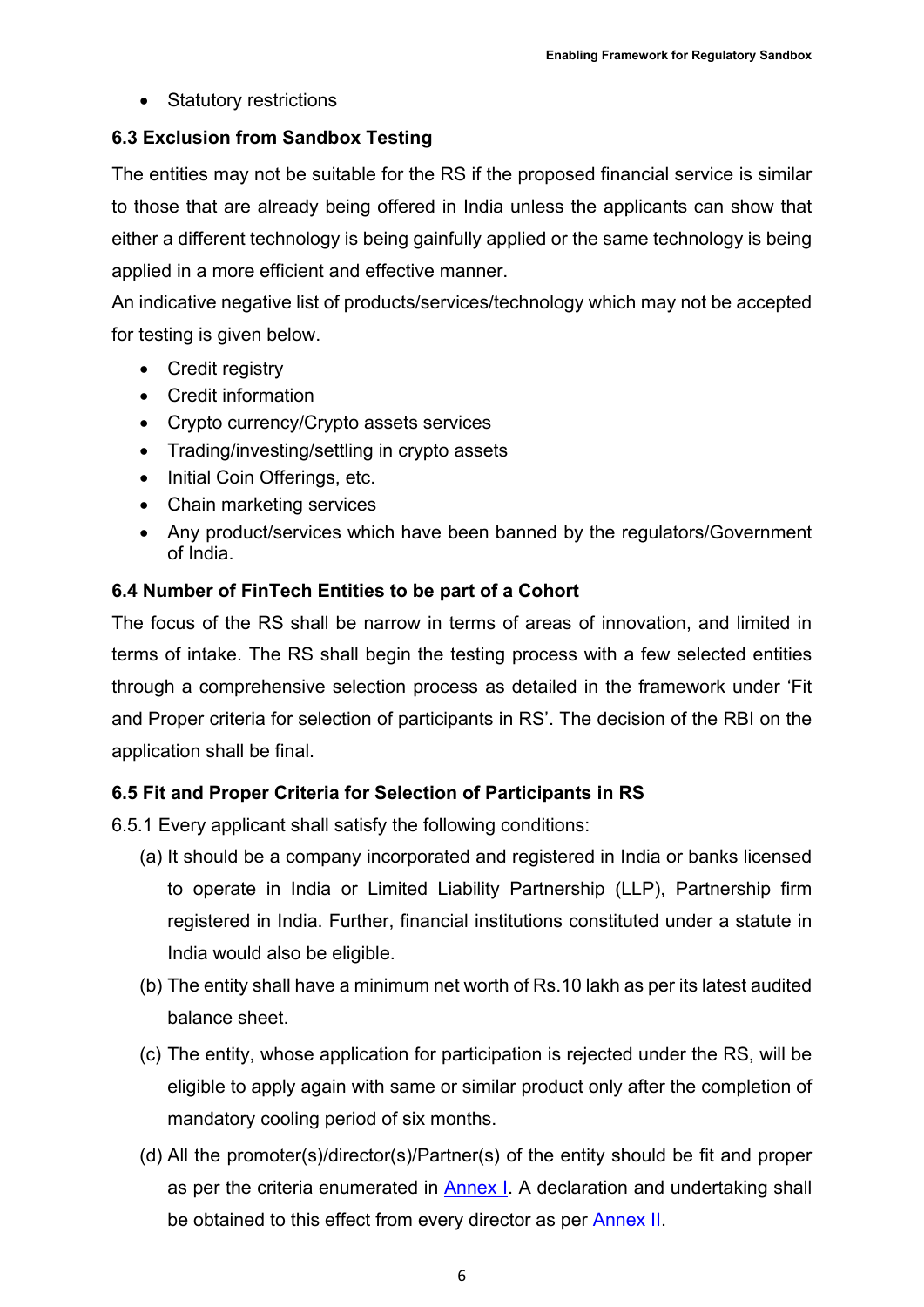- (e) The conduct of the bank accounts of the entity as well its promoters/directors should be satisfactory.
- (f) The credit history of the promoter(s)/director(s)/ entity shall be satisfactory.
- (g) It should demonstrate that the products/services are technologically ready for deployment in the broader market. The Reserve Bank shall not provide technology testbed and/or data for testing of the product/services/technology.
- (h) The entity must demonstrate arrangements to ensure compliance with the existing regulations/laws on consumer data protection and privacy.
- (i) There should be adequate safeguards built in its IT systems to ensure that it is protected against unauthorized access, alteration, destruction, disclosure or dissemination of records and data.
- (j) The entity should have robust IT infrastructure and managerial resources. The IT systems used for end-to-end sandbox processing shall provide end-to-end integrity of information processing.
- 6.5.2 The entities shall additionally satisfy the following conditions:
	- (a) The proposed FinTech solution should highlight an existing gap in the financial ecosystem and the proposal should demonstrate how it would address the problem and bring benefits to consumers or the industry and/or perform the same work more efficiently. Alternatively, the applicants should demonstrate that there is a relevant regulatory barrier that prevents deployment of the product/service at scale, or a genuinely innovative and significantly important product/service/solution is proposed for which relevant regulation is necessary but absent.
	- (b) The test scenarios and expected outcomes of the RS experimentation should be clearly defined, and the sandbox entity should report to the RBI on the test progress, based on an agreed schedule.
	- (c) The appropriate boundary conditions (refer to section 6.7) should be clearly defined for the RS to be meaningfully executed while sufficiently protecting consumers' privacy.
	- (d) An acceptable exit and transition strategy should be clearly defined in the event that the proposed FinTech-driven financial service has to be discontinued, or can proceed to be deployed on a broader scale after exiting the RS.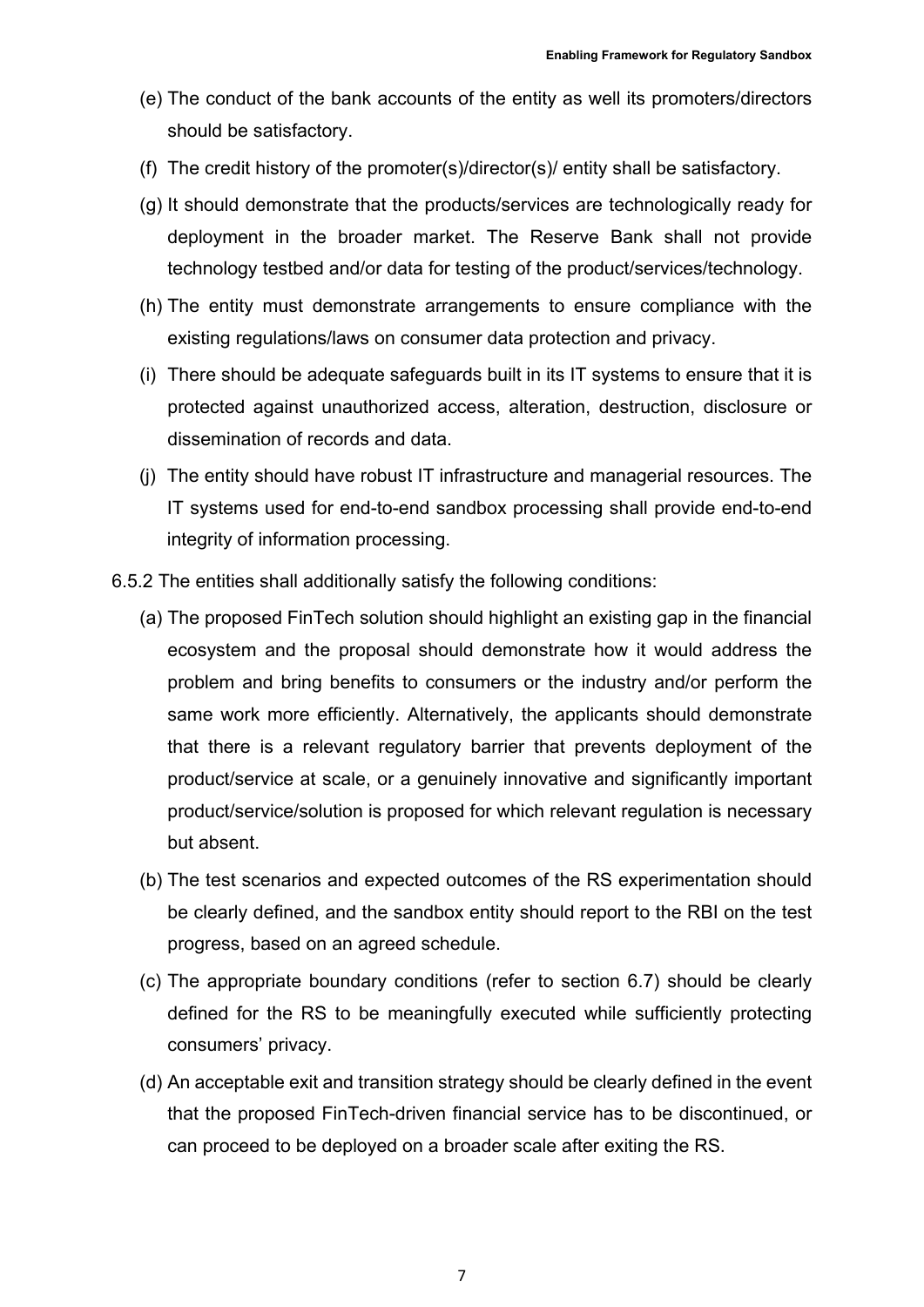- (e) The applicants shall be required to share the results of Proof of Concept (PoC)/testing of use cases including any relevant prior experiences before getting admission into RS for testing,
- (f) Significant risks arising from the proposed FinTech solution or financial service should be assessed and mitigation plan shall be submitted.

6.5.3 The RS is a new regulatory initiative to foster responsible innovation in financial services, while carefully monitoring and containing their risks. The selection of entities for a cohort shall, inter-alia, be based on conformity to the fit and proper criteria as indicated in para 6.5.1 and 6.5.2 above. In case the number of applicants is large, the compliance with fit and proper criteria shall be a necessary condition and the final selection will be based on novelty of the innovation and the potential benefit which the product/service brings to the consumers/industry.

### **6.6 Extending or Exiting the RS**

a) At the end of the sandbox period, the regulatory relaxations provided to the entities will expire and the sandbox entity must exit the RS. In the event that the sandbox entity requires an extension of the sandbox period, it should apply to the RBI at least one month before the expiration thereof and with valid reasons to support the application for extension. The RBI shall take an informed decision to allow extension or otherwise based on the stage of the testing, the results of the testing till then, justification for its continuance and the expected outcome in the extended period.

b) The sandbox testing will be discontinued any time at the discretion of the RBI:

i) if the sandbox entity does not achieve its intended purpose, based on the latest test scenarios, expected outcomes and schedule mutually agreed by the sandbox entity with the RBI.

ii) if the sandbox entity is unable to fully comply with the relevant regulatory requirements and other conditions specified at any stage during the sandbox process.

iii) if the sandbox entity has not acted in the best interest of consumers due to negligence or deliberate malicious practices

c) The sandbox entity may also exit from the RS at its own discretion by informing the RBI one month in advance.

d) The sandbox entity shall ensure that any existing obligation to its customers of the financial service under experimentation is fully addressed before exiting the RS or discontinuing the RS.

8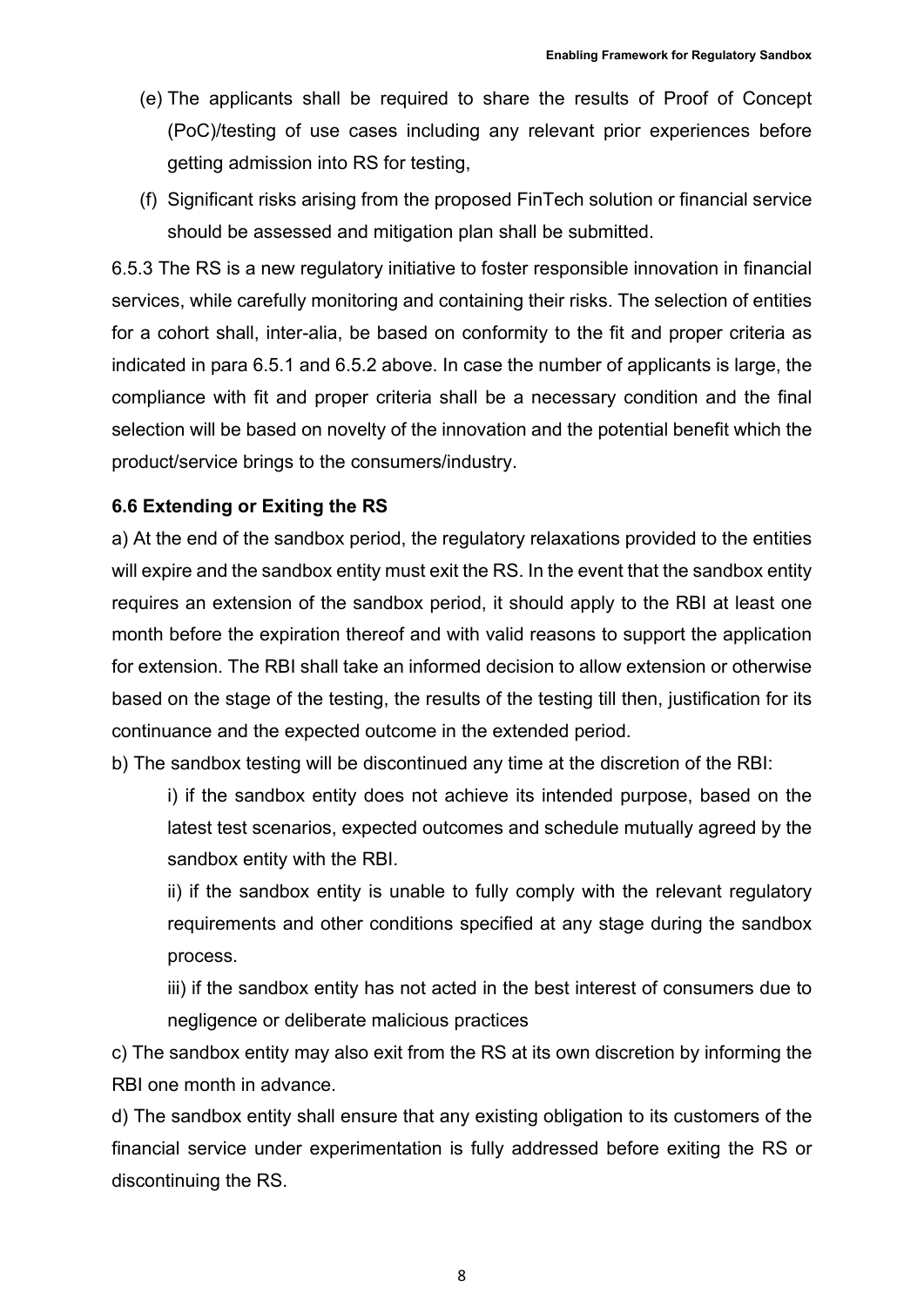## **6.7 Boundary Conditions**

When the RS operates in the production environment, it must have a well-defined space and duration for the proposed financial service to be launched, within which the consequences of failure can be contained. The appropriate boundary conditions should be clearly defined for the RS to be meaningfully executed while sufficiently protecting the interests of consumers. The boundary conditions for the RS may include, but not restricted to, the following:

- Start and end date of the Testing Period
- Target customer/ merchant type
- Limit on the number of customers/ merchants involved
- Transaction ceilings or cash holding limits
- Cap on customer losses

## **6.8 Consumer Protection**

6.8.1 The sandbox entity will be required to ensure that any existing obligations to the customers of the financial service under experimentation are fulfilled or addressed before exiting or discontinuing the RS. It may be noted that entering the RS does not limit the sandbox entity's liability towards its customers.

6.8.2 The entities entering the RS must, in an upfront and transparent way, notify test customers of potential risks and the available compensation and obtain their explicit consent (preferably in local language) in this regard. There should be an appropriate arrangement for customers to withdraw from the test.

6.8.3 Sandbox entities shall be required to take liability/indemnity insurance of an adequate amount and period to safeguard the interest of the customers. The adequacy of indemnity cover shall depend on determination of the maximum liability based on, among others, (i) maximum exposure to a single customer, (ii) the number of claims that could arise from a single event (potential for multiple claims) and (iii) number of claims that might be expected during the policy period. The policy cover shall begin with the start of testing stage and end three months after exit of the sandbox entity from the RS.

# **7. The Regulatory Sandbox Process and its Stages**

## **7.1 End-to-End Sandbox Process**

A detailed end-to-end sandbox process, including the testing of the products/innovations by FinTech entities, shall be overseen by the FinTech Division (FTD) under overall guidance of the Inter Departmental Group (IDG) of RBI with participation of domain experts.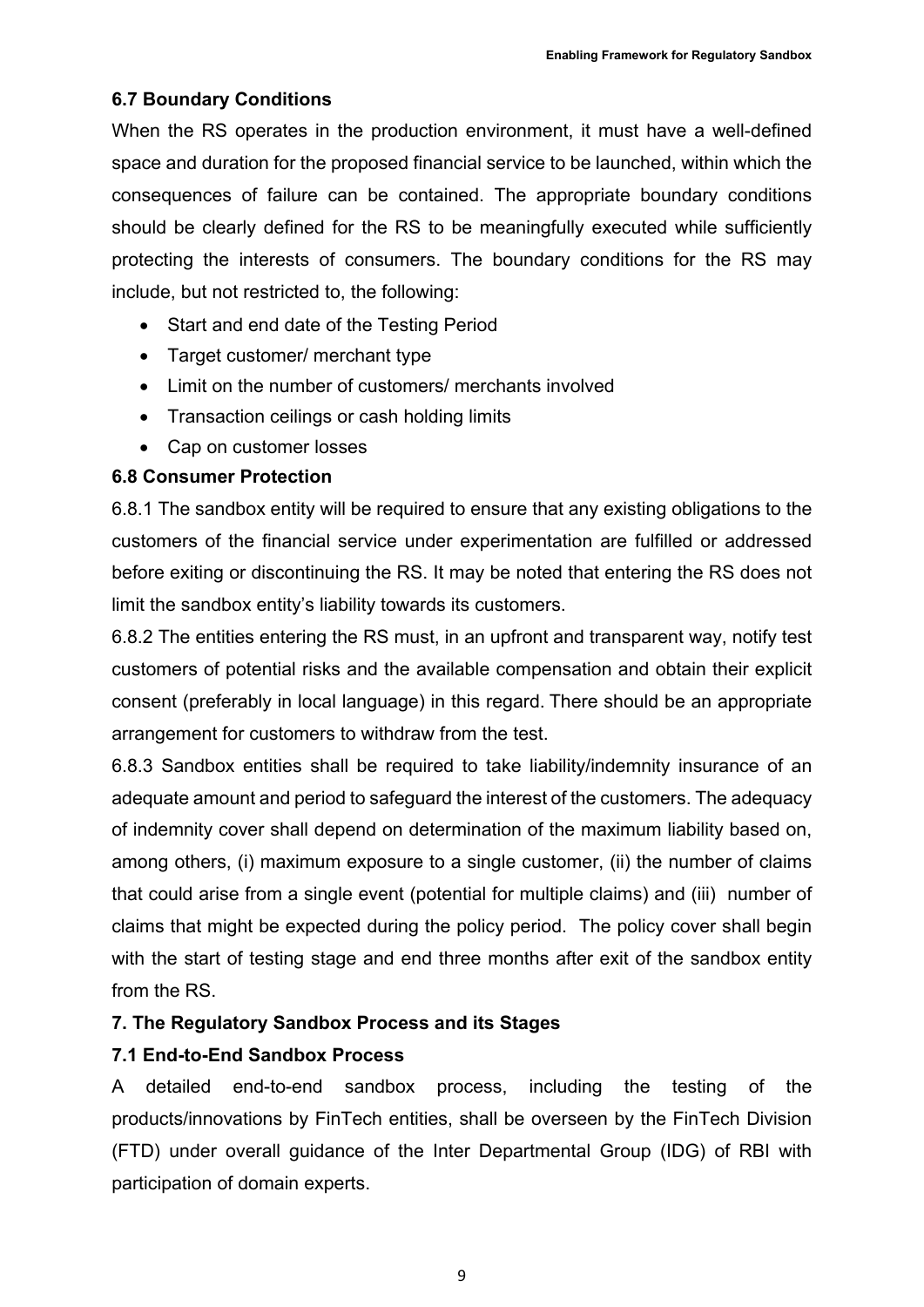### **7.2 The Sandbox Process: Stages and Timelines**

Each cohort of the RS shall have the following five stages and timeline:

### **7.2.1 Preliminary Screening**

This phase may last for 4 weeks from the closure of application window. The applications shall be received by the FTD and evaluated to shortlist applicants meeting the eligibility criteria. The FTD shall ensure that the applicant clearly understands the objective and principles of the RS and conforms to them.

### **7.2.2 Test Design**

This phase may last for 4 weeks. The FTD shall finalise the test design through an iterative engagement with the applicants and identify outcome metrics for evaluating evidence of benefits and risks.

### **7.2.3 Application Assessment**

This phase may last for 3 weeks. The FTD shall vet the test design and propose regulatory modifications, if any.

### **7.2.4 Testing**

This phase may last for a maximum of 16 weeks. The FTD shall generate empirical evidence to assess the tests by close monitoring.

#### **7.2.5 Evaluation**

This phase may last for 4 weeks. The final outcome of the testing of products/services/technology as per the expected parameters including viability/ acceptability under the RS shall be confirmed by the RBI. The FTD shall assess the outcome reports on the test and decide on whether the product/service is viable and acceptable under the RS.

#### **8. Statutory and Legal Issues**

8.1 Upon approval, the applicant becomes the sandbox entity responsible for operating in the RS. The RBI will provide the appropriate regulatory support by relaxing specific regulatory requirements (which the sandbox entity will otherwise be subject to), where necessary, for the duration of the RS. The RBI shall bear no liability arising from sandbox process and any liability arising from the experiment will be borne by the applicant as a sandbox entity.

8.2 Upon successful experimentation and on exiting the RS, the sandbox entity must fully comply with the relevant regulatory requirements. The applicant should clearly understand the objective and principles of the RS. It must be emphasized that the RS is not intended and cannot be used as a means to circumvent legal and regulatory requirements.